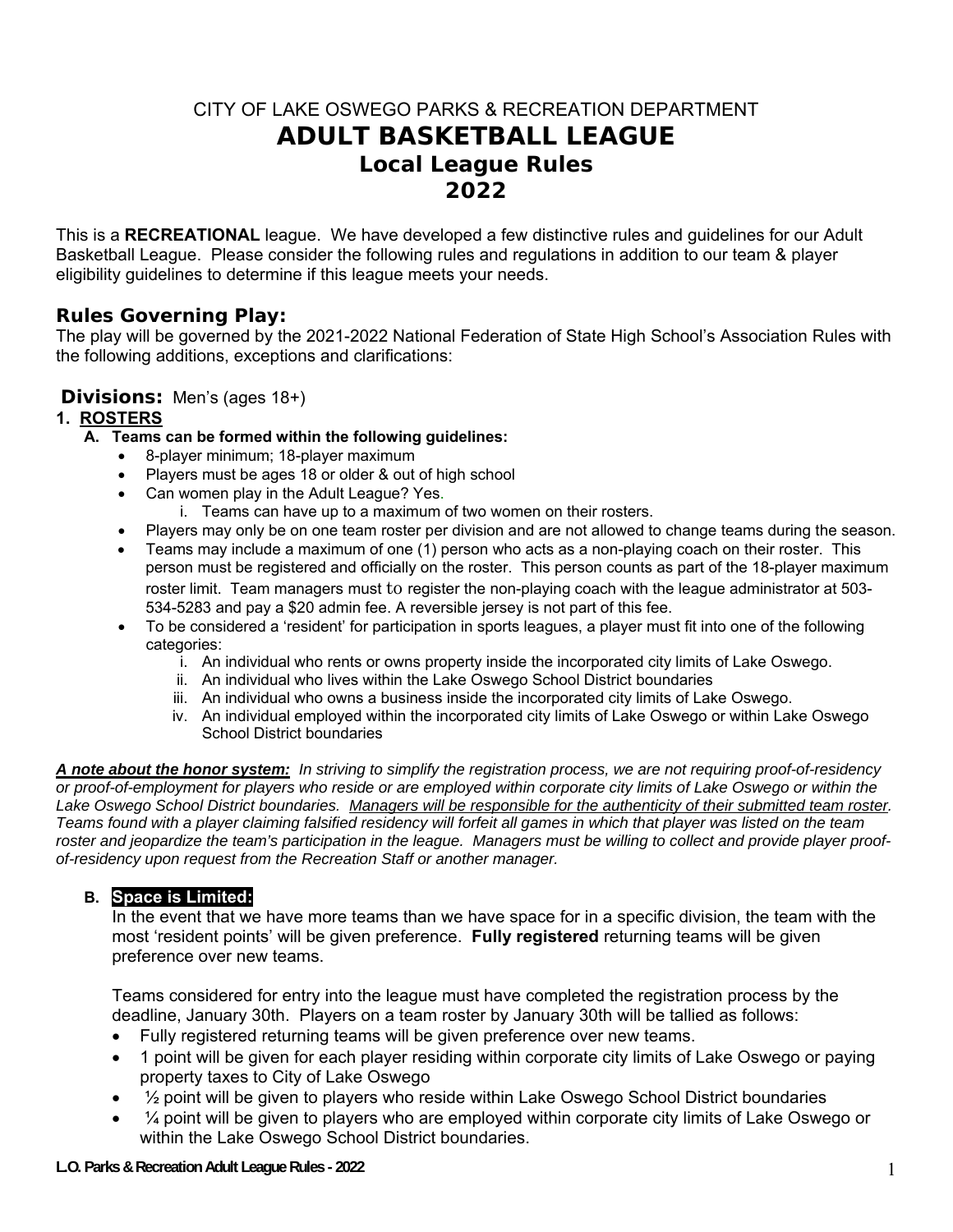# **C. Adding Players:**

- **By January 30th, team rosters must have a minimum of 8 players fully registered.** 
	- In order to meet this deadline added players must be **fully registered**. See below for fully registered definition.

- Added players are not on the official team roster until the steps above are completed. They will *be eligible to play once they have been added to the roster and the updated roster is at the league venues. Allow a minimum of one week for processing once player is fully registered to the time they are officially on the roster and eligible to play.* 

- **Final Roster add/drop deadline: March 20.** 

### **2. Game Times and Forfeits**

- A. League games consist of two 25-minute running time halves with a five-minute half-time period.
- B. When there is a score spread of **15** or less points with **three (3) minutes** *or less* remaining in the game, the clock becomes a stopped clock. Any time the score differential goes above 15 points, the clock returns to running time.
- C. Timeouts during regulation play: Three 60-second time-outs and one 30 second time-out may be charged to each team during a regulation game. Unused time-outs accumulate and may be used at any time.
- D. Per NFHS rules, overtime periods will consist of four (4) minutes, stopped clock. There will be a oneminute intermission before each overtime period. A maximum of three (3) overtime periods will be allowed. If the score is tied at the end of the 3<sup>rd</sup> overtime period, it remains a tie. Each team is entitled to one additional 60-second time-out during each overtime period.
- E. Official scorekeepers and timekeepers are provided by the Parks & Recreation Department.
- F. The officials shall forfeit the game if a team is not ready to play five minutes after they call for play to begin (teams need a minimum of four players). The officials shall start the game clock at 25 minutes. Teams will be assessed a two-point technical and give up possession of the ball if they show up late. If at the end of 5 minutes that has ticked off the clock a team is not ready to play (less than 4 players) the game will be forfeited.
- G. Games will begin when officials call for start of play even if a team only has four players. (The 5-minute grace period is not to be used to wait for a fifth player to show). If four players are not present at the end of five minutes, the game is forfeited to the opposing team. If both teams fail to have four players present, both teams will forfeit and each will receive a loss in the standings. In the Coed Division, a team must have two (2) male players and two (2) female players to start the game.
- H. There will be no make-up games scheduled for forfeits. We only reschedule games for inclement weather or facility issues.
- I. A team that forfeits a third game during the season will not be eligible to participate in the league tournament (teams forfeiting a third game due to unsporting behavior will be suspended from all league play for the remainder of the season). A free agent list is available at www.lakeoswegosports.com if you do not have enough players and are in danger of forfeiting.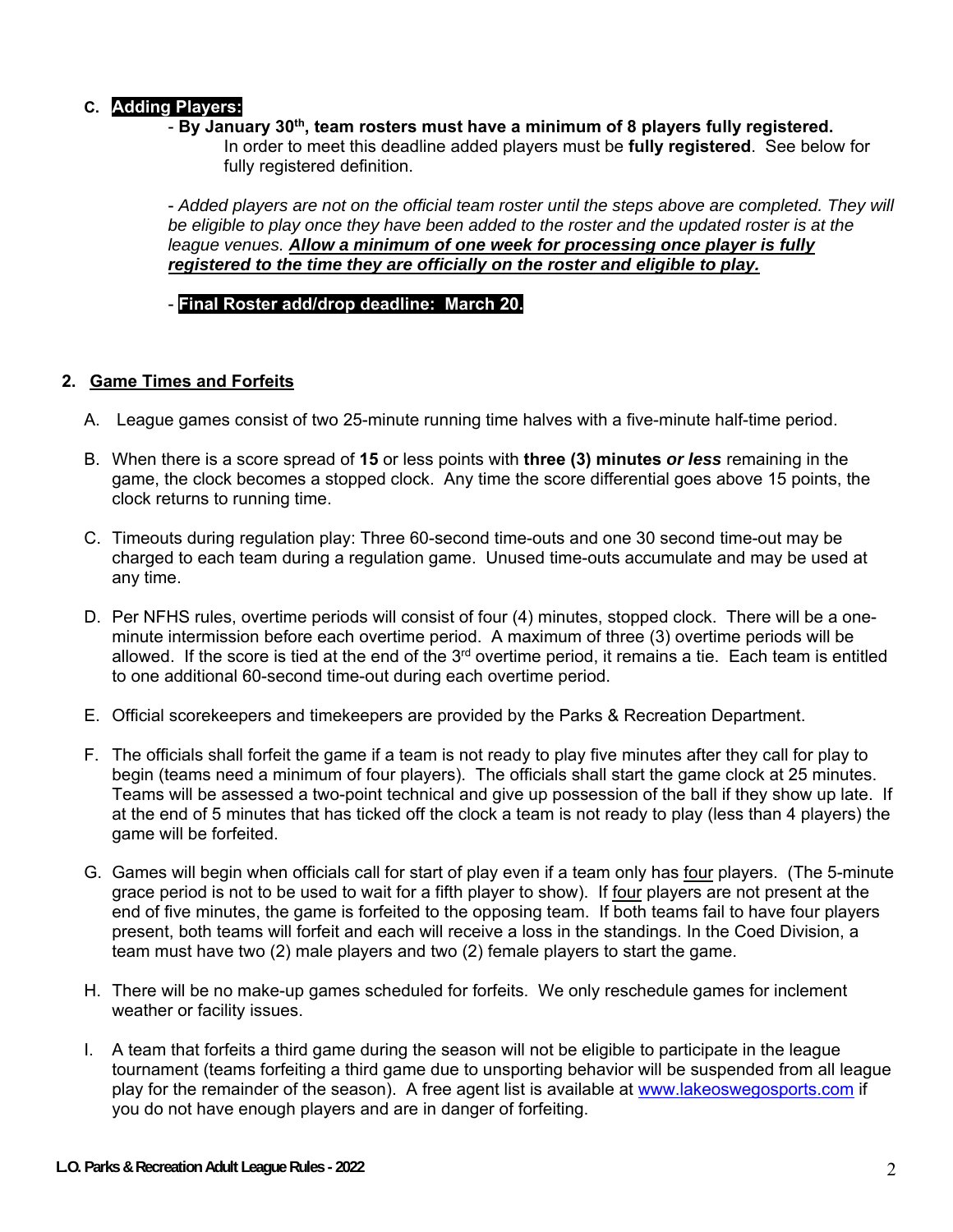J. A team that incurs three unsporting technical fouls in one game must forfeit the game at the time of the third technical. Officials or Parks & Recreation staff members have the authority to end a game prior to a third unsporting technical, if they deem necessary.

# **3. Player Eligibility**

- A. Players are required to bring photo ID to games for identification (drivers' license/state ID, military ID, passport or photo credit card are acceptable ID). A team manager, referee or L.O. Parks & Recreation staff may request a roster/ID check to check a players' identification and the team roster for eligibility.
- B. At the time of the request, the team manager must supply the photo ID and jersey number of the person in question to L.O. Parks & Recreation Gym Supervisor. If the person identified with the photo ID is not on the team's official roster provided by the LO Parks & Recreation Department, the player in question is removed from the game and cannot play in the **remainder** of the game.
- C. The game commences/continues as scheduled. The Gym Supervisor informs the team manager that if an ineligible player is discovered the game will be considered a forfeit; then records the name and number of the player on the game result form for documentation. Upon receiving the game report, the Recreation Supervisor &/or League Coordinator determines whether or not the player was eligible. If the team is found to be using an ineligible player, the game in question will be recorded as a forfeit and the team's participation in the league may be jeopardized.

# **4. Playing Rules**

- A. The 2021-2022 National Federation of State High School's Association Rules with additions, exceptions and clarifications stated in the local league rules will govern play.
- B. Each individual player may commit six (personal, flagrant, or technical) fouls in a game before disqualification. After an individual commits their sixth foul of the game they are disqualified and may not participate further.
- C. **Dunking is allowed during the game per NFHS rules. Dunking is only allowed during live-ball play.** 
	- a. A player shall not grasp either basket (or side baskets), dunk or stuff, or attempt to dunk or stuff a dead ball prior to, during the game, during any intermission or after the game.
	- b. A player is not allowed to hang on the rim after a dunk, unless, in the judgment of the official, the player is doing so for safety and/or to prevent injury.
		- A player can be assessed a technical foul for violation of this rule.
		- On the second offense for a player during the season, that player will serve a minimum of a one-game suspension.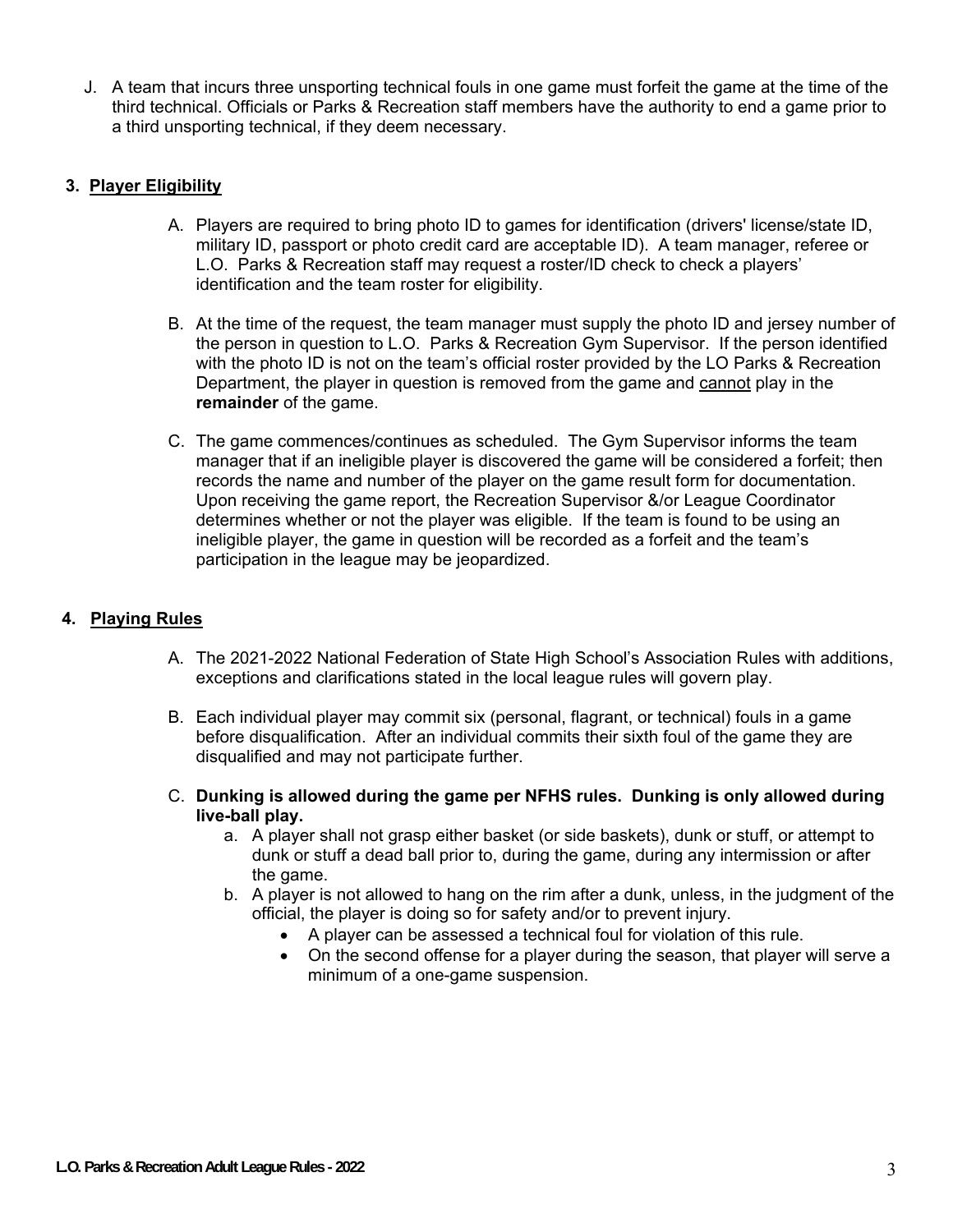### **5. Team & Individual Conduct**

- A. Referees may call technical fouls at any time before, during and after the game.
- B. A **team** that incurs three (3) unsporting technical fouls in one game must forfeit the game at the time of the third foul. A **roster member** *(player or coach)* charged with two (2) unsporting technical fouls during a scheduled game will automatically be ejected from the game.
	- 1. **All unsporting technical fouls are accumulative for the team. Once a team has accumulated eight (8) unsporting technical fouls (team &/or individual player) the team will be dropped from the league and forfeit fees.**
	- 2. **An individual player who accumulates four (4) unsporting technical fouls will be suspended from the league and forfeit fees.**
- C. A player ejected from a game will automatically receive a minimum one-game suspension from the next scheduled game. (This applies to regular season games and tournament games).
- D. Any player ejected from two games will receive an automatic, minimum suspension from the league for the remainder of the season and tournament. This applies to players in the game and on the bench.
- E. Lake Oswego Parks & Recreation reserves the right to eject or suspend any player, team manager or spectator from the league &/or premises for any single verbal or physical action/threat/behavior or multiple actions/threats/behavior deemed inappropriate for this league.
	- a. Any ejected player, manager or spectator must leave the premises at the time of the ejection and is not allowed on the premises during league activities throughout the suspension.
	- b. All decisions made by Lake Oswego Parks & Recreation personnel are final no appeals will be considered.
- F. Children of players are not allowed to sit on the bench during game time. They must be supervised by someone at least 12 years of age in the stands and/or hallways. Recreation staff are not available to supervise children in the gyms.
- G. Team Managers are responsible for the conduct of their players and fans.
- H. Managers, players, coaches and fans are expected to help ensure the recreational spirit of this league. Lake Oswego Parks & Recreation reserves the right to require a team manager change for any team.
- I. Referees are responsible for officiating each game and must receive the full cooperation of both managers and players. Managers are expected to assist the referees in controlling players and fans at all times. Failure to comply with this rule may result in forfeiture and league suspension.
- J. Alcoholic beverages, smoking, &/or vaping are not allowed at on Lake Oswego School District campuses or L.O. Parks & Recreation facilities. Team members, spectators or anyone associated with a team are not to consume any alcohol before, during or after any game at any game site.
- K. Refund of registration fees are not given to teams or individuals suspended or dropped from the league. There will be no refund once registration fees have been paid.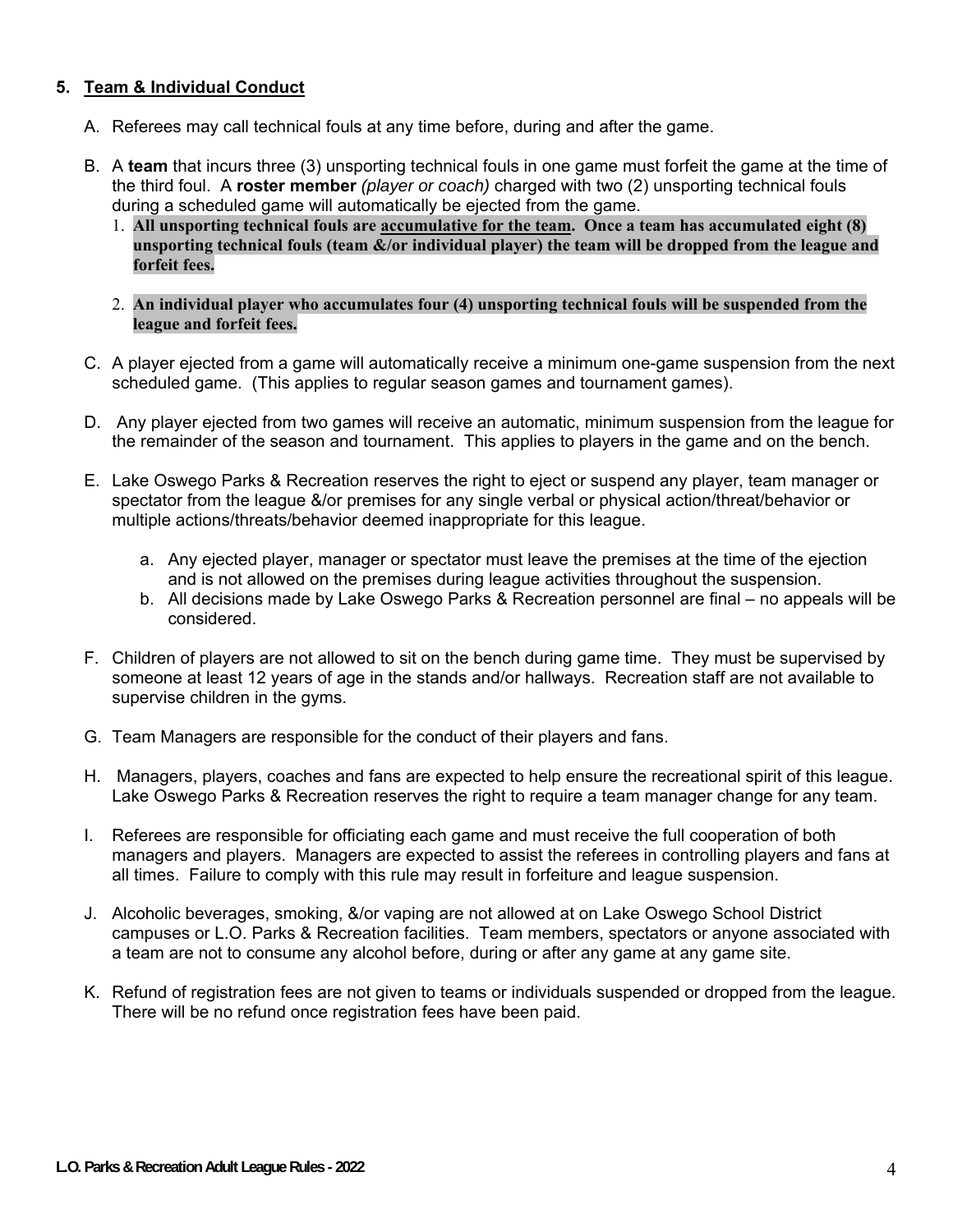#### **6. Rule Interpretations and Protests**

A. All games will be final and there will be no appeal from decisions of the referee.

#### **7. Standings & Scores**

- A. Official scorekeepers and timekeepers are provided by Lake Oswego Parks & Recreation.
- B. Scores and standings will be posted on www.lakeoswegosports.com.
- C. For any league record ties within a division the following guidelines will determine final seeding for tournament brackets:
	- 1. Head-to-Head competition
	- 2. Unsporting technical foul total
	- 3. Accumulated Forfeits
	- 4. Total points against
	- 5. Coin Flip/Random Draw

#### **8. Equipment and Uniforms**

*See NFHS rules book for additional equipment/uniform rules.* 

- A. All teams must wear the reversible jersey's provided as part of the player fee, unless approved prior to the registration deadline by the League Coordinator
- B. All jerseys must be the same color with 4-inch numbers printed on front *and* 6-inch numbers on back.
- C. All players must have their own uniform shirt no duplicate numbers/no exchanging shirts during a game.
- D. The team listed first on the master game grid available to staff will be considered the home team. The home team will wear the white side of the reversible jerseys. The staff will inform the teams on-site which side of the reversible jerseys the team will be wearing.
- E. Players will not be allowed to play with shorts that have pockets or belt loops.
- F. Arm sleeves, knee sleeves, lower leg sleeves and tights are permissible but must be black, white, beige or uniform color. They must be the same color for all team members.
- G. Game balls are provided as part of the league fee. Teams may use another basketball other than the one provided if both managers agree and the official approves the ball.

#### **9. Insurance not provided**

A. The City of Lake Oswego does not carry insurance covering injuries for participants in league games or practices offered by Lake Oswego Parks & Recreation Department. The responsibility for obtaining medical insurance is left to the individuals participating in the league. The City of Lake Oswego is not responsible for the loss or damage of personal items while participating in the league activities.